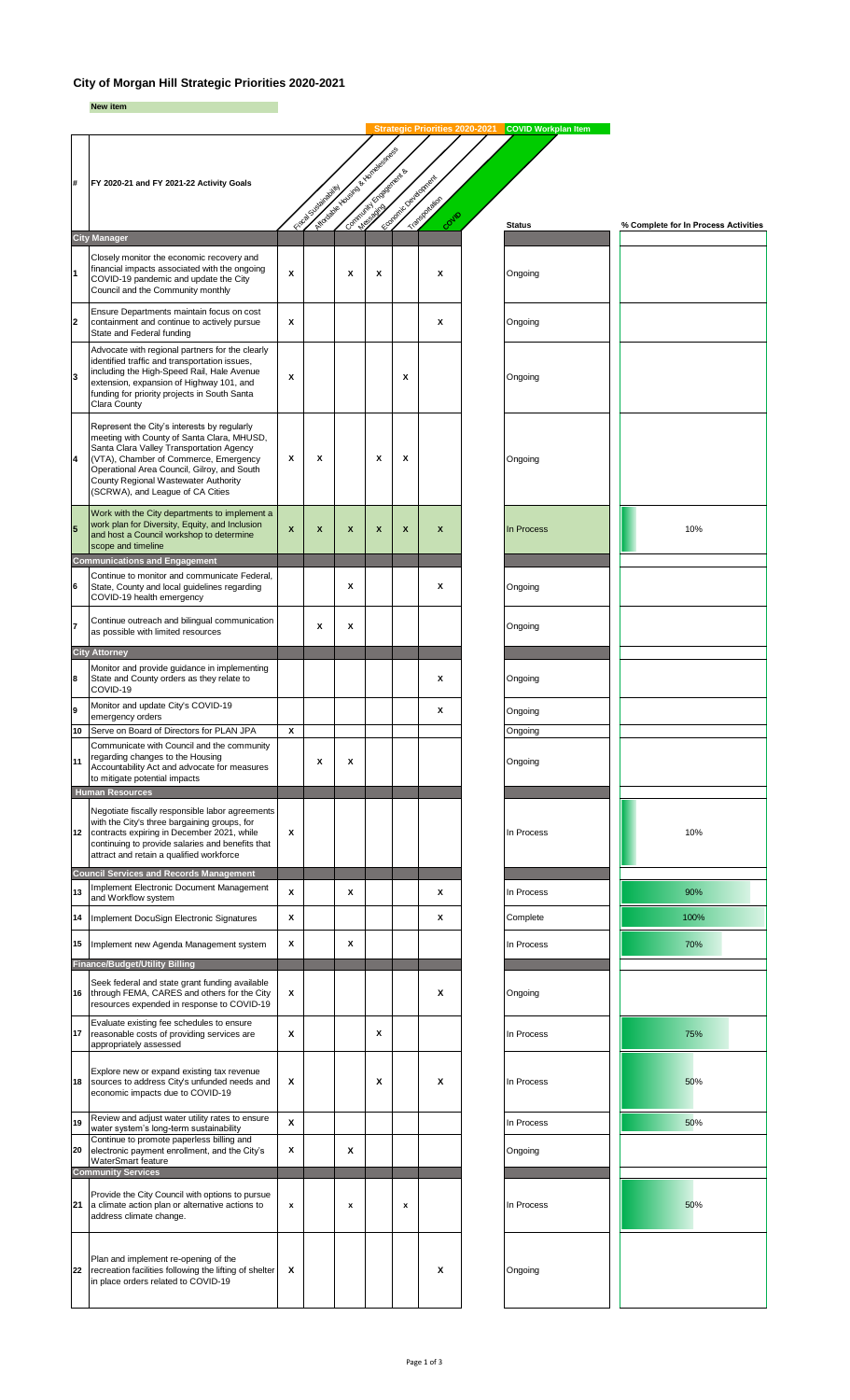## **City of Morgan Hill Strategic Priorities 2020-2021**

**New item**

|                   |                                                                                                                                                                                                                           |   |                      | Marchan House of Britain River Company |   |                          |                        |               |            |
|-------------------|---------------------------------------------------------------------------------------------------------------------------------------------------------------------------------------------------------------------------|---|----------------------|----------------------------------------|---|--------------------------|------------------------|---------------|------------|
| #                 | FY 2020-21 and FY 2021-22 Activity Goals                                                                                                                                                                                  |   |                      |                                        |   |                          |                        |               |            |
|                   |                                                                                                                                                                                                                           |   | Fiscal Substitute of | Contractor of Contractor               |   | Control of British River | Transportation<br>Como | <b>Status</b> |            |
| 23                | Evaluate opportunities for renewal and<br>enhancement of the CRC's collaborative<br>operating model with the YMCA of Silicon<br>Valley                                                                                    | X |                      |                                        |   |                          |                        | Ongoing       | % Complete |
| 24                | Identify and find new tenant for the former<br>Gavilan College Building at the Community and<br><b>Cultural Center</b>                                                                                                    | X |                      |                                        | X |                          |                        | In Process    | 75%        |
| 25                | Support ongoing coordination with MHOSC, the<br>operator of the Outdoor Sports Center, and the<br>team at the Aquatics Center to host regional<br>sports events, while minimizing impact to the<br>community              | х |                      |                                        | X |                          |                        | Ongoing       |            |
| 26                | Continue to support the Friends of the Senior<br>Center in growing the Senior Support<br>Endowment Fund to ensure sustainability of<br>Senior Center operations                                                           | X |                      |                                        |   |                          |                        | Ongoing       |            |
| 27                | Establish new solid waste management<br>franchise agreement for Gilroy and Morgan Hill                                                                                                                                    | х |                      |                                        |   |                          |                        | In Process    | 10%        |
| 28                | Continue to monitor and adjust irrigation within<br>City owned rights-of-way and median islands                                                                                                                           | X |                      |                                        |   |                          |                        | Ongoing       |            |
| 29                | Work with Santa Clara County and City of<br>Gilroy on implementing all regulatory<br>requirements as required by the State and<br>Regional Board                                                                          | X |                      |                                        |   |                          |                        | Ongoing       |            |
| 30                | Shift agriculture preservation strategy to deal<br>with loss of contributions to the Agriculture<br>Preservation and Open Space Fund, by<br>focusing on regional partnerships and potential<br>grant opportunities        | X |                      |                                        |   |                          |                        | Complete      | 100%       |
| 31                | Explore alternative models to open space weed<br>abatement and fire protection                                                                                                                                            | X |                      |                                        |   |                          |                        | In Process    | 25%        |
| <b>Fire</b><br>32 | Explore efficiencies in Fire Marshal program,<br>and streamline annual business fire inspections<br>and related billing                                                                                                   | х |                      |                                        |   |                          |                        | Complete      | 100%       |
| 33                | Seek out and apply for any COVID-19 related<br>grant funding opportunities<br><b>Police &amp; Information Technology</b>                                                                                                  | X |                      |                                        |   |                          | X                      | Ongoing       |            |
| 34                | Strengthen partnership with County mental<br>health program and other faith-based<br>organizations                                                                                                                        |   | х                    |                                        |   |                          |                        | In Process    | 75%        |
| 35                | Coordinate local response to COVID-19<br>emergency                                                                                                                                                                        |   |                      |                                        |   |                          | X                      | Ongoing       |            |
| 36                | Upgrade Council Chamber audio/video to<br>include social media streaming                                                                                                                                                  |   |                      | X                                      |   |                          |                        | Complete      | 100%       |
| 37                | Implement processes that enhance productivity<br>and increase efficiencies such as helpdesk<br>system, disaster recovery plan, remote<br>assistance tools, and mobile device<br>management system                         | X |                      |                                        |   |                          |                        | Ongoing       |            |
|                   | <b>Development Services</b><br>Implement COVID-19 Economic Recovery Plan                                                                                                                                                  |   |                      |                                        |   |                          |                        |               |            |
| 38                | to include:<br>Morgan Hill Ready Handbook, Morgan Hill Dine<br>al Fresco, Morgan Hill Open for Business,<br>Parklet Pilot Program, Buy Local Campaign,<br>EDA CARES Act Grant, and other business<br>retention activities | х |                      | Χ                                      | X |                          | X                      | Ongoing       |            |
| 39                | Establish a renewed PBID                                                                                                                                                                                                  | X |                      |                                        | X |                          |                        | In Process    | 15%        |
| 40                | Streamline encroachment permit and review<br>process                                                                                                                                                                      |   |                      |                                        | X |                          | X                      | Complete      | 100%       |
| 41                | Continue exercising discretion to ease<br>enforcement of certain City regulations in order<br>to encourage economic activity and to speed<br>up recovery from the shelter in place orders                                 |   |                      |                                        | x |                          | x                      | Ongoing       |            |
| 42                | Create retail concentration strategy                                                                                                                                                                                      | X |                      |                                        | X |                          |                        | In Process    | 50%        |
| 43                | Create industrial preservation policy                                                                                                                                                                                     | х |                      |                                        | x |                          |                        | In Process    | 75%        |
| 44                | Telecommunications negotiations                                                                                                                                                                                           | X |                      |                                        | X |                          |                        | Complete      | 100%       |
| 45                | Conduct community workshop series on<br>Broadband services in Morgan Hill                                                                                                                                                 |   |                      | x                                      | X |                          |                        | Complete      | 100%       |
| 46                | Support Expansion of Healthcare Facilities                                                                                                                                                                                |   |                      |                                        | X |                          |                        | Ongoing       |            |
| 47                | Advance work to streamline the housing<br>application process due to SB330, AB1763 and<br>other new housing laws                                                                                                          |   | х                    |                                        |   |                          |                        | Complete      | 100%       |

Strategic Priorities 2020-2021 COVID Workplan Item

٦